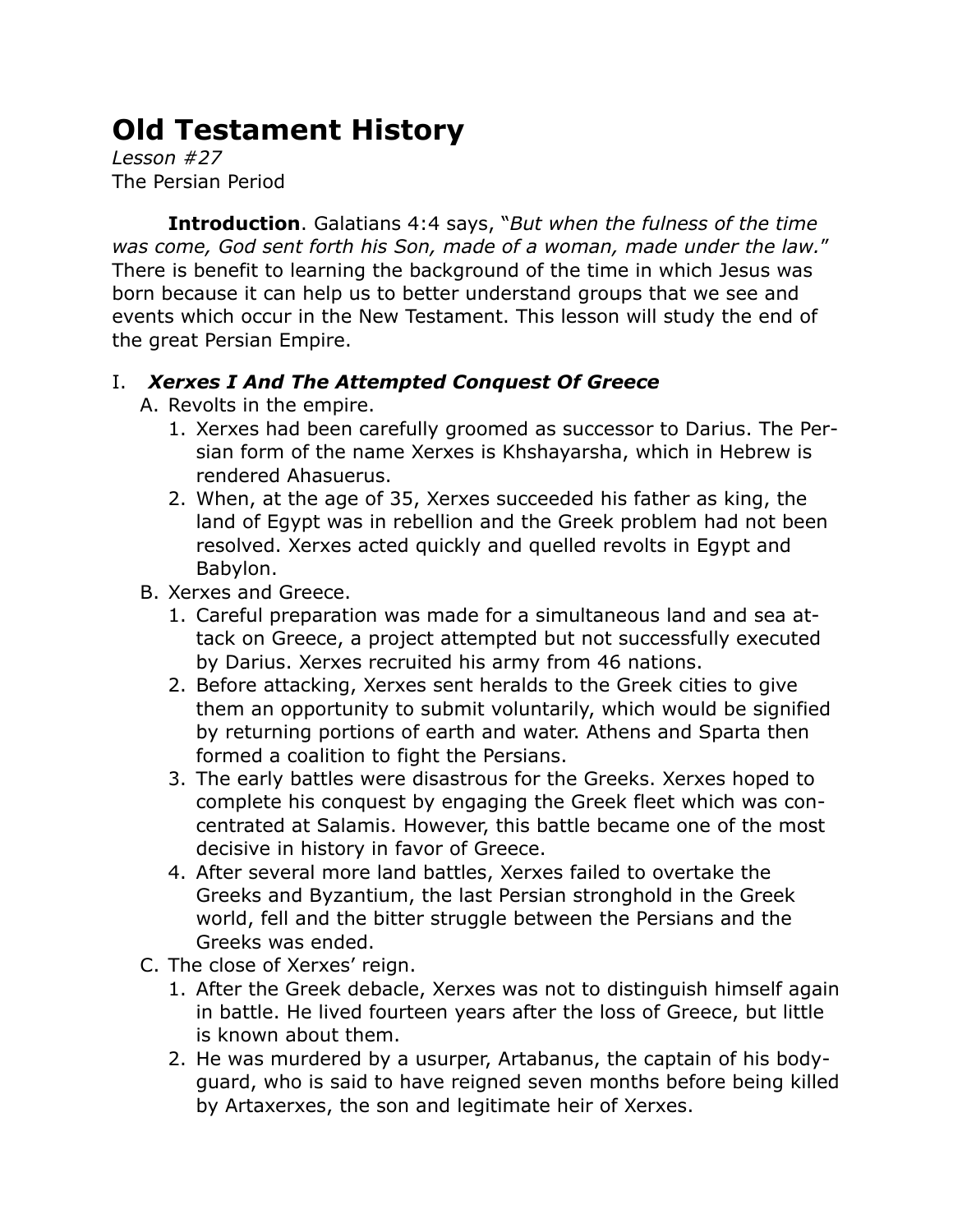- D. Xerxes and the Bible.
	- 1. Ezra 4:6 is the only biblical reference which bridges the 58 year period between the dedication of the temple and the arrival of Ezra in the seventh year of Artaxerxes.
	- 2. Xerxes seems to have been too busy elsewhere to trouble himself with the problems of Judah. The lot of the Jews who had chosen not to return to Judah is described in the book of Esther.

#### II. *Artaxerxes I And The Loss Of Persian Prestige*

- A. Artaxerxes and Egypt.
	- 1. The age of Artaxerxes is one of the best documented periods in classical antiquity. Artaxerxes had the usual problem of putting down rebellions in various parts of the realm when he became king of the Persian Empire.
	- 2. However, disturbances in Egypt gave Artaxerxes more cause for concern. Although a Greek fleet of two hundred vessels came to the aid of the rebellious Egyptians, the Persians were victorious, but at a great cost of life.
- B. Artaxerxes and the Jews.
	- 1. At this time Ezra requested permission from Artaxerxes to lead a fresh group of Jews back to Judea. Ezra gathered 1,500 Babylonian Jews as a group of colonists who would reinforce and assist the earlier settlers, and help accomplish the necessary rebuilding and defense operations.
	- 2. In the seventh year of Artaxerxes, the group organized at Ahava, a district in Babylonia. Bearing gold, silver and temple utensils, they started out on a journey which would take them over five months to complete.
		- a) Arriving safely on the twelfth day of the seventh month, Ezra lost no time in beginning his ministry. The reading and interpretation of the Law, and its enforcement, particularly in the matter of mixed marriages, occupied much of his time and energies.
		- b) Enemies of Judah sought to find some excuse to prevent the Jews from fortifying and protecting the city of Jerusalem. In the days of Artaxerxes a letter was addressed to the Persian king in which the Jews were accused of plotting rebellion against the crown. Artaxerxes ordered the Jews to halt their rebuilding operations.
		- c) This situation plagued the heart of Nehemiah, the cupbearer to Artaxerxes. When the king learned of this he gave him a leave of absence to return to Jerusalem to assist in repairing the broken walls.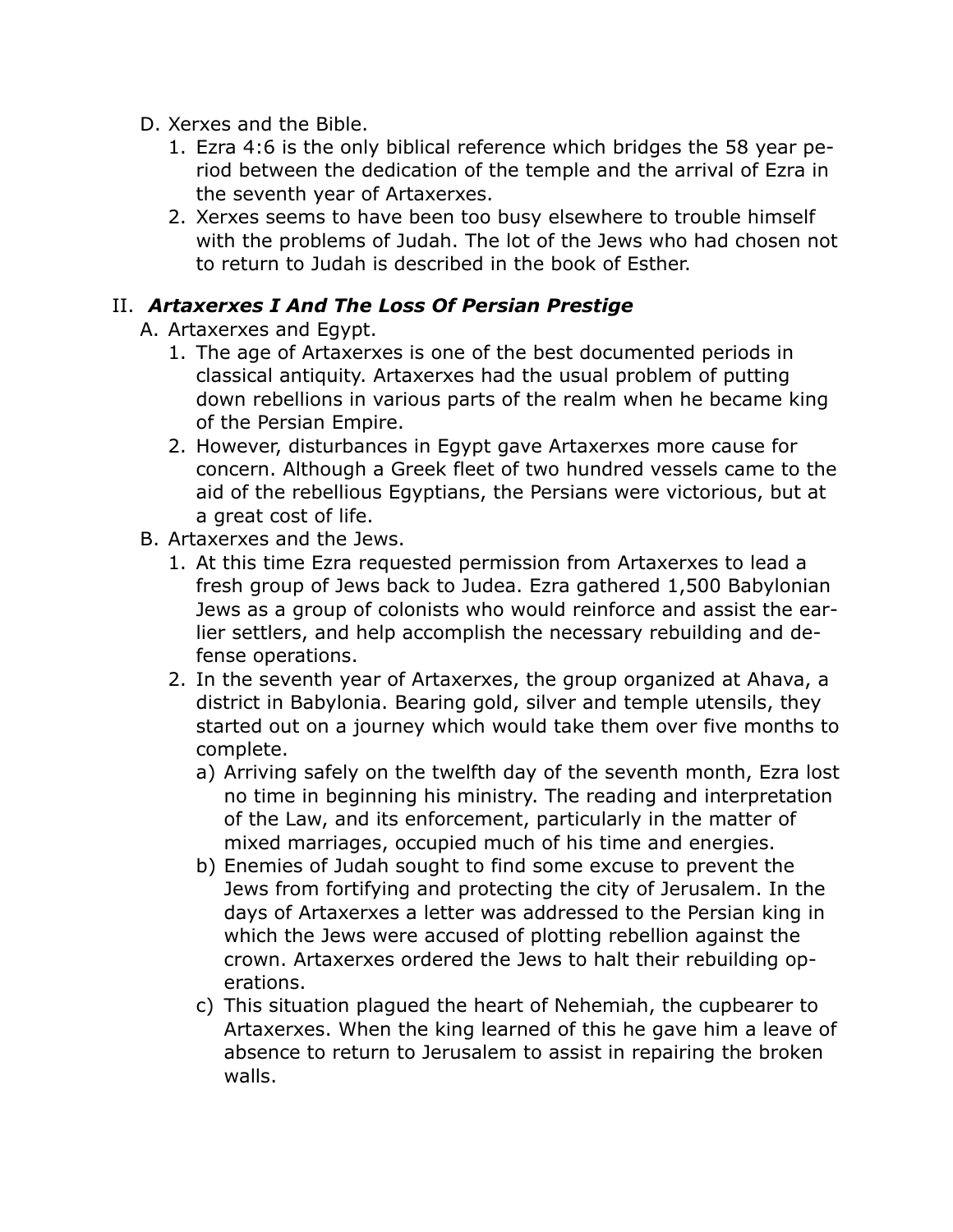- d) Although there were difficulties, Nehemiah pressed the people to complete their work. After an absence of twelve years, Nehemiah returned to Susa to report to the king. He had no sooner left Jerusalem than the old problems began to reappear. Nehemiah made a second trip to Jerusalem. Nehemiah accomplished a second reformation of the religious and civil life of Jerusalem. With this, both the book of Nehemiah and the history of the Old Testament comes to a close.
- 3. Artaxerxes was not in the position to strengthen his holdings in the west, and the decline of the Persian Empire is usually dated from his reign. Egypt and Cyprus were still subject to Persia, but most of the rest of the west was gone.

### III. *The End Of The Persian Empire*

- A. Darius II.
	- 1. The reign of Darius II was one of intrigue and corruption. Although no battles were fought with the Greeks, Persian gold was used to incite Athens against Sparta in the Peloponnesian War. Persian influence over the Greek cities of Asia Minor was thus strengthened.
	- 2. Revolts continued throughout the Persian Empire. The Medes rebelled. Egypt was restive. The Jewish temple at Elephantine was destroyed, but Persia was unable to punish the insurgents.
- B. Artaxerxes II.
	- 1. Artaxerxes II barely missed being killed by his brother Cyrus during his coronation ceremony at Persepolis.
		- a) Artaxerxes pardoned Cyrus. Returning to his satrapy, Cyrus again plotted rebellion. He raised an army, partially from the Greeks, and came close to winning a decisive battle. Cyrus was killed in battle and the dreams of his followers were dissipated.
		- b) The story of the Greek contingent in Cyrus' army was immortalized by Xenophon. After the disastrous battle of Cunaxa, the Ten Thousand, as the Greeks were called, fought their way back home, passing through hostile territory. Xenophon was chosen as one of the leaders of the retreat. He led the Ten Thousand up the Tigris to the Black Sea and Byzantium. Xenophon's account of this famous retreat in *The Anabasis* became one of the great books of military science in the ancient world.
	- 2. The Greek cities of Asia Minor were subject to Artaxerxes and opposition found a quick response. Persian forces on land and sea maintained control over the Ionian Greeks, although the glory of Persian was now past.
	- 3. Egypt had declared its independence at the accession of Artaxerxes and had never been reconquered. Cyprus, Phoenicia and Syria took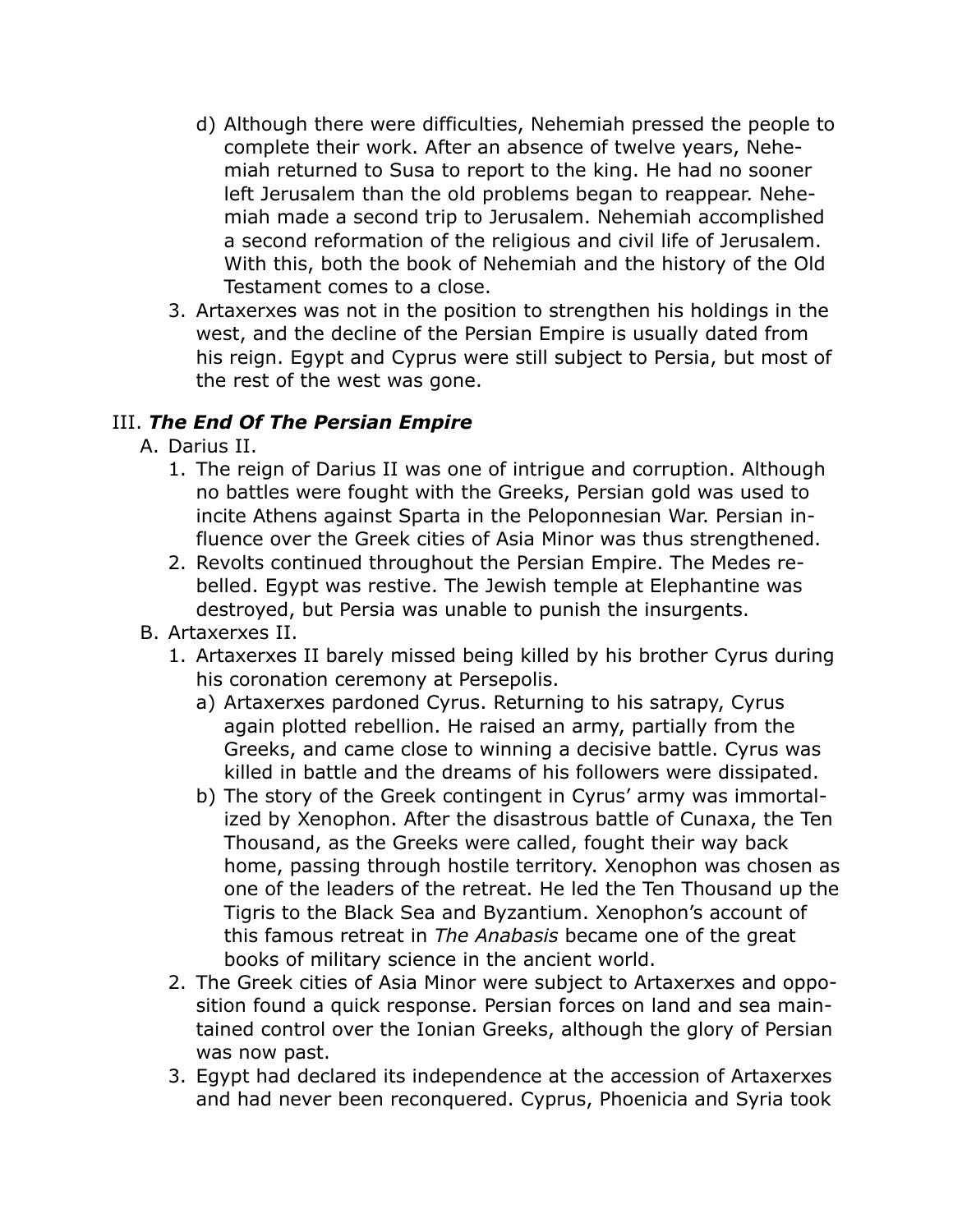advantage of this weakness to follow suit. Gradually, the western satrapies all fell away from the empire.

- C. Artaxerxes III.
	- 1. Artaxerxes III was cruel and brutal, but had the willpower to restore order. His first act was the extermination of all his brothers and sisters, thereby eliminating a direct threat to his authority. Then he went against Egypt, but his first attempt to regain control over the Nile Valley failed. That setback encouraged a new round of revolts in Sidon, which spread to Israel, Lebanon and Cilicia, but Artaxerxes crushed them in the same year they started.
	- 2. Although Persia was now stronger than it had been for over a century, it refused to give Athens aid against the rising power of Philip of Macedon. By the end of the reign of Artaxerxes, Philip had united all of Greece under his rule. Now Persian gold could no longer influence Greece.
	- 3. Artaxerxes III was poisoned by his physician at the order of a eunuch named Bagoas. Bagoas made Arses the next king in hopes of being the power behind the throne. When Arses did not bend to his will Bagoas poisoned him also.
- D. Darius III.
	- 1. Darius III became king of Persia in 336 B.C. That same year, twenty-year-old Alexander ascended the throne in faraway Macedonia with a commission from his father to make war upon Persia.
	- 2. The tide of the empire moved toward Alexander and away from Darius. In 333 B.C., Darius was defeated in the battle of Issus. Two years later, Darius fled to Ecbatana, and then on to Bactria, where he was murdered by his cousin Bessus who took command of the unsuccessful opposition to Alexander in Bactria.
	- 3. With the death of Darius III, the empire founded by Cyrus the Great came to an end. The dynasty is named after Achemenes, a minor ruler of a mountainous district in southwestern Iran. The period of ancient Persia's greatness extended from about 550 B.C. to 330 B.C.

## IV. *The Problems And Progress Of The Jews*

- A. The Samaritans.
	- 1. In 722 B.C., a large number of influential citizens were deported to various cities of the Assyrian Empire. Conversely, colonies of non-Jews from Babylonia, Syria and Elam were settled in Samaria. The result was a mixed population and a disposition to worship Yahweh as God of the land, along with a reverence for the others gods which the new settlers had formerly worshiped.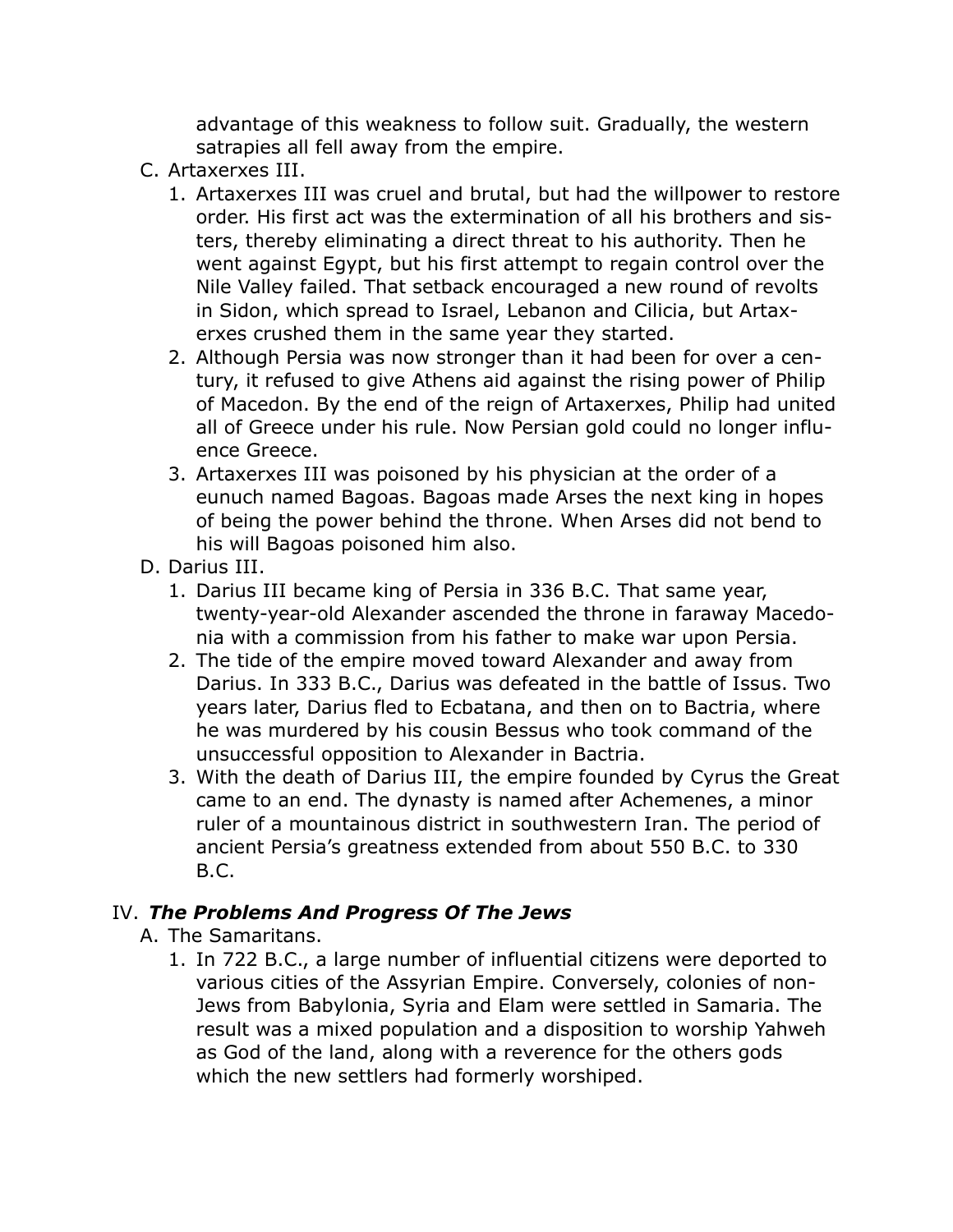- 2. From the earliest days of the resettlement after the Babylonian Captivity, the Samaritans and the Jews had animosity toward one another. The Samaritans offered to help in rebuilding the temple, but they were rebuffed. The Jews had learned that cooperation with the idolator would bring the judgment of God.
- 3. It is noteworthy that Jesus saw fit to go through Samaria and thus show that His disciples were not to allow any restrictions to be placed on the preaching of the gospel (Luke 10:30-37; 17:12-19; John 4:3-42).
- B. The Jews of Elephantine.
	- 1. A Jewish community at Elephantine, the island in the Nile at the border of Nubia, was probably founded as a military installation around 650 B.C. during Manasseh's reign to assist Pharaoh Psammetichus I in his Nubian campaign.
	- 2. Many ancient papyri were discovered in the early twentieth century written between the years 494 and 400 B.C.
		- a) The most interesting document is a letter written in 407 B.C. and addressed to Bigvai, the governor of Judah.
		- b) It tells how Egyptian priests, with the connivance of the local governor and the active assistance of the governor's son, destroyed the temple which the Jews had built at Elephantine.
	- 3. The very existence of a temple and fully developed sacrificial system indicates that the Elephantine Jews rejected the concept of a single central sanctuary as the place to which sacrifices to Yahu (Yahweh) must be brought. They did not deem it necessary to take sides in the conflicts between Jerusalem and Samaria.
- C. The synagogue.
	- 1. During the time between the testaments, the synagogue and its worship became the focal point of Jewish life through the centuries. The word "synagogue" is of Greek origin, meaning a gathering or congregation of people.
	- 2. The chief article of furniture in the synagogue was the "ark," containing the scrolls of the Law and other sacred writings. The ark stood by the wall farthest from the entrance. In the center of the synagogue was a raised platform (bemah), on which was placed a lectern. The chief seats were close to the ark, facing the people. As a rule, the front of the synagogue faced Jerusalem.
	- 3. Synagogue worship was doubtless very simple in its early history. The elements of prayer and the reading and explanation of a portion of scripture was a part of the service from the earliest days.

**Conclusion**. Xerxes, Artaxerxes and later rulers saw the end of the Persian Empire. During this time the Jews developed certain characteristics